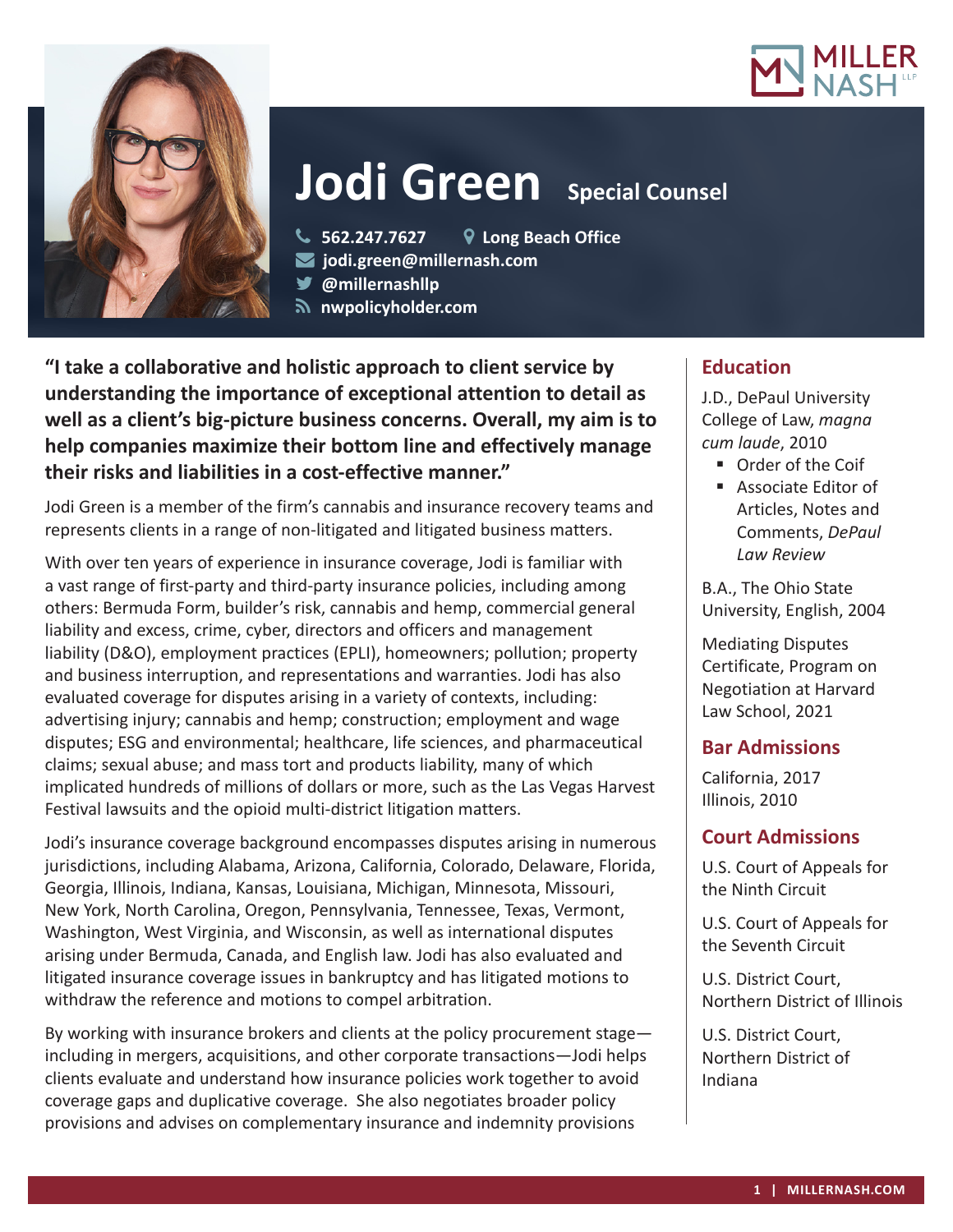

in contracts. At the claims stage, Jodi assists with tender and collection on insurance and indemnity claims, and litigates and negotiates insurance and indemnity disputes.

Jodi also has experience evaluating and litigating international law issues, including complex jurisdictional issues implicating constitutional due process, forum-selection and arbitration clauses, The Federal Arbitration Act, the New York Convention on arbitration, the Hague Convention on service of process, as well as anti-suit injunctions in the United States and abroad.

Complementing her law practice, Jodi is a prolific writer who is regularly called upon by the media to provide commentary on cannabis and insurance issues for outlets such as Law360, Property and Casualty360, and Insurance Journal. Jodi is also a dynamic public speaker for in-house events, as well as national and international seminars hosted by organizations such as the American Bar Association, Defense Research Institute, Claims & Litigation Management Alliance, and Insurance Business America. She has also testified before the National Association of Insurance Commissioners (NAIC) on cannabis and insurance issues and authored an online course on "Managing the Risks of Cannabis-Related Businesses" for ALM Media/National Underwriter.

## **Professional Activities**

- **Los Angeles Bar Association, Member, 2019-present**
- American Bar Association, Member, 2019-present
- Appellate Lawyers Association, Member, 2016-present
- Chicago Bar Association
	- Insurance Law Committee, Chair, 2015-2016
	- Insurance Law Committee, Vice-Chair, 2014-2015
	- YLS Insurance Coverage Committee, Co-Chair, 2013-2014
- International Cannabis Bar Association, Member, 2021-present
- Risk and Insurance Management Society (RIMS), Member, 2022-present
- **Psychedelic Bar Association, Member, 2022-present**

## **Civic Activities**

- National Cannabis Industry Association
	- Risk Management & Insurance Committee, Member, 2021-present
- Chief (connecting and supporting women executive leaders), Member, 2021-present
- **Insurance Industry Charitable Foundation** 
	- Western Division Associate Board, 2016-present
- **Defense Research Institute** 
	- Writer's Corner, Chair, 2017-present
- Claims and Litigation Management Alliance, Member, 2019-present

## **Representative Experience**

#### **Insurance Recovery**

- Evaluated insurance coverage for thousands of opioid liability claims totaling trillions of dollars
- Evaluated insurance coverage for thousands of sexual abuse claims in excess of a billion dollars
- Evaluated insurance coverage for construction defect disputes at numerous commercial and residential facilities
- Assisted in insurance coverage evaluation and resolution of mass shooting claims in relation to Las Vegas Harvest Festival shooting
- **D** Obtained recovery of proceeds under cyber insurance policy for claim arising from ransomware event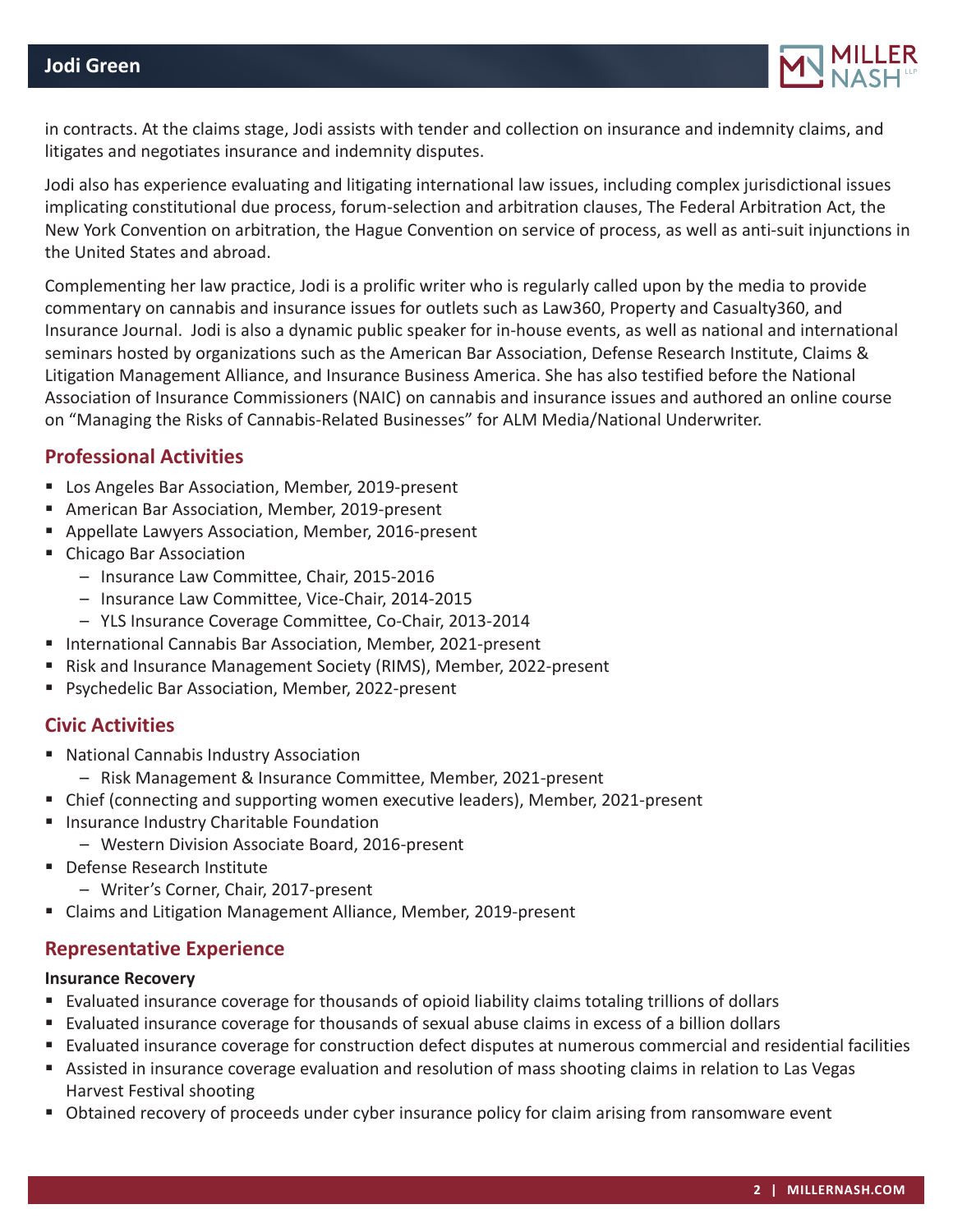

#### **Litigation**

- Obtained summary judgment in favor of lending institution in \$4 million breach of note action
- Obtained summary judgment in favor of creditor construction firm in preference and fraudulent transfer action in Northern District of Illinois Bankruptcy Court
- Prevailed in California arbitration seeking indemnity for criminal penalties and fees arising from the death of an employee. The arbitration panel found that the intentional conduct of the claimant's employees barred indemnity.

#### **Appellate**

- Obtained affirmance of trial court judgment on appeal of issue of first impression in California on behalf of subcontractor regarding right to equitable subrogation as to defense costs incurred by insurance company on behalf of general contractual (*Carter v. Pulte Home Corp.*, 52 Cal. App. 5th 571 (Cal. App. 1st Dist. 2020))
- Obtained affirmance of trial court judgment finding that subcontractor was entitled to jury trial in equitable subrogation claim arising under indemnity contract and that subcontractor was not jointly and severally liable for defense costs incurred by insurer on behalf of general contractor (*Berg v. Pulte Home Corp.*, 67 Cal. App. 5th 277 (Cal. App. 3d Dist. 2021))
- Obtained affirmance of summary judgment in the Illinois Appellate Court, First District, in favor of a public entity based on tort immunity (*Dempe v. Metropolitan Pier & Expos. Authority*, 2016 Ill App. (1st) 142535-U (Ill. App. Ct. 2016))
- Obtained affirmance of summary judgment in the Seventh Circuit Court of Appeals in a matter involving misrepresentation under an insurance policy
- Prepared amicus briefs in Ninth Circuit Court of Appeals in cases involving business interruption losses under property insurance policies arising from novel coronavirus and COVID-19

## **Publications**

- "Biggest General Liability Rulings In The First Half of 2022," *Law360*, quoted (June 2022)
- "Forum Battles Lie Ahead For Opioid Coverage Disputes," *Law360*, quoted (June 2022)
- "The Ninth Circuit Leaves Open the Delta-8 THC Legal Loophole in an Intellectual Property Dispute," Miller Nash, *IP & Technology Law Trends*, coauthor (May 2022)
- "An Alaska Court Goes Fishing for Insurance, Hooking Another Policyholder Win in a Phishing Scam Case," Miller Nash, *The Northwest Policyholder* (May 2022)
- "2 Calif. Insurance Decisions Question Boundaries Of Fortuity," *Law360*, coauthor (May 2022)
- "Insurers Up Scrutiny Of Companies' ESG Strategies," Law360, quoted (May 2022)
- "Legal Experts Say Opioid Coverage Disputes Far From Over," *Law360*, quoted (Apr. 2022)
- "The Ninth Circuit Hooks a California Policyholder Win Under a Commercial Crime Policy in a Phishing Scam Case," Miller Nash, *The Northwest Policyholder* (Mar. 2022)
- "Policyholder Attys Hail Wash. Justices' Entry Into Virus Fight," *Law360*, quoted (Jan. 2022)
- "What To Know As Vermont Justices Hear Virus Coverage Row," *Law360*, quoted (Jan. 2022)
- "Managing the Risks of Cannabis-touching Entities," ALM/National Underwriter, Online Course (2022)
- "Insurance Coverage Vet Joins Miller Nash Cannabis Team," Law360, featured (Oct. 2021)
- "Cannabis Coverage Alert: Oregon Court Distills the Science of Cannabis to Find Insurance for a CBD Claim," Miller Nash, *The Northwest Policyholder* (Oct. 2021)
- "Many Insurers Remain Hesitant On Cannabis Biz Coverage," Law360, quoted (Oct. 2021)
- "NY Gun Law May Create Opioidlike Litigation For Insurers," *Law360*, quoted (July 2021)
- "Ohio Ruling Adds to Insurance Uncertainty For Opioid Suits," *Law360*, coauthor (July 2020)
- "COVID-19 Will Have Biggest Impact on Cannabis Space," *Insurance Journal*, quoted (Apr. 2020)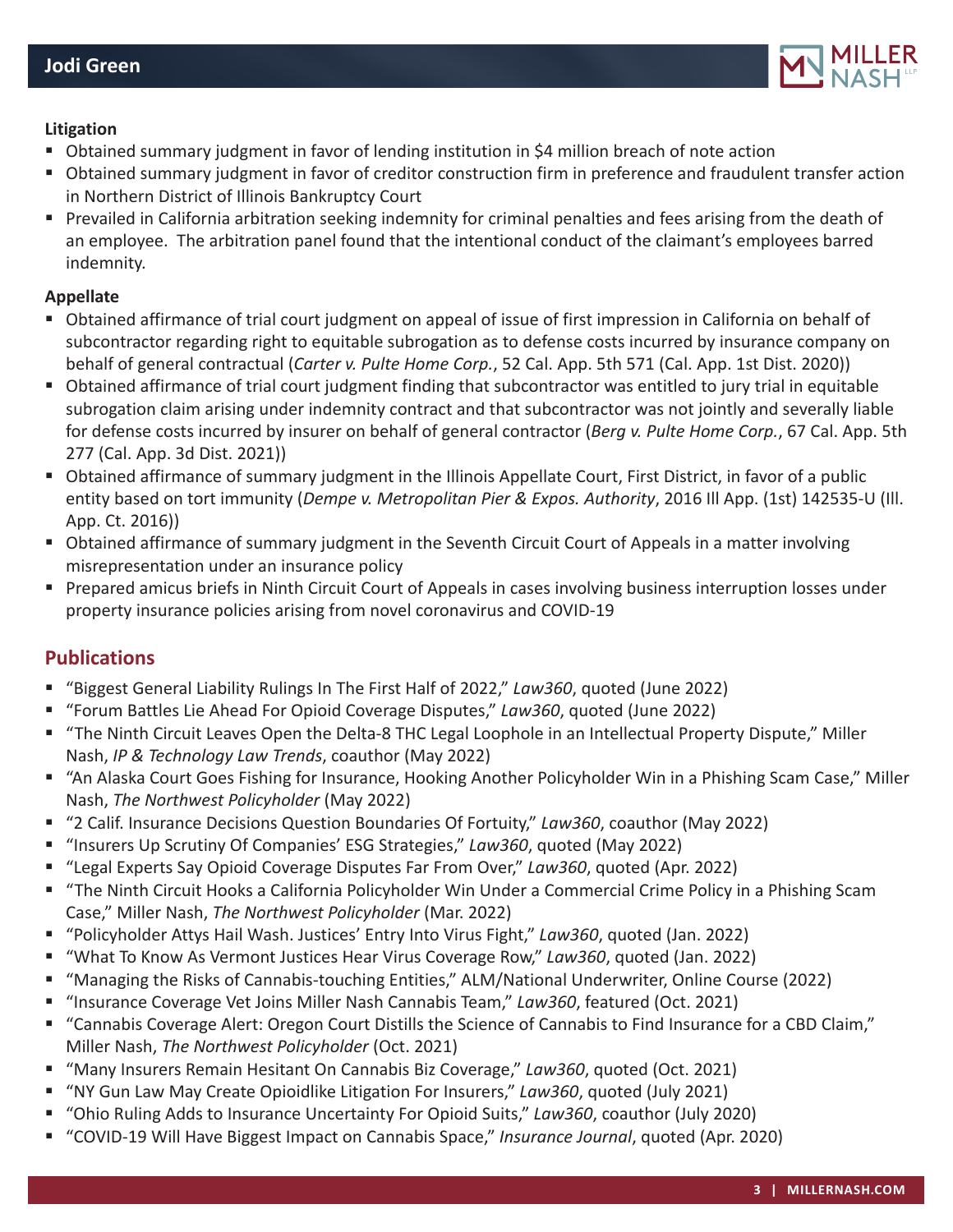

- "2020 Predictions from Cannabis Industry Experts," *Insurance Journal*, quoted (Jan. 2020)
- "Marijuana Insurance Thaw Hinges On 'Safe Harbor' Bills," *Law360*, quoted (Oct. 2019)
- "Vaping Crisis Raises New Liability And Insurance Issues," *Law360*, coauthor (Oct. 2019)
- "Insuring the Ever-Growing Cannabis Industry: Part 2" *Law360*, coauthor (June 2019)
- "High Risk or High Reward? Navigating the Emerging Insurance Market for the Cannabis Industry," American Bar Association, Coverage, author (Spring 2019)
- "Insuring the Ever-Growing Cannabis Industry: Part 1" *Law360*, coauthor (Jan. 2019)
- "Fortuity Rules May Incite Coverage Row Over Opioid Lawsuits," *Law360*, coauthor (Aug. 2018)
- "The Six-Minute Effect: Lifestyle Design While Billing Time Part I: 'Busy' Is a Four-Letter Word," Defense Research Institute, author (July 2018)
- "A Breath of Fresh Air … or Spring Is In the Air: Breathe New Life Into Your Legal Writing," Defense Research Institute, author (April 2018)
- "New Year's Resolutions We Can All Keep The 'Goldilocks Dose': Finding the Perfect Balance of Advocacy," Defense Research Institute, author (Jan. 2018)
- "The Next Generation of Opioid Lawsuits: Insurance Issues Surrounding Securities Litigation," Defense Research Institute Insurance Law Committee, Covered Events (Issue 4, 2018)

# **Presentations**

- "How to Turn Cannabis Insurance Into a Profit Center for your Cannabis Operation," National Association of Cannabis Accounting and Tax Professionals (June 2022)
- "Compliance, Risk Management, and Insurance Essentials for the Cannabis Industry," Los Angeles County Bar Association, copresenter (May 2022)
- "Opioid Insurance Coverage Issues," International Institute for Conflict Prevention & Resolution, Insurance Committee Meeting (Apr. 2022)
- "Cannabis, Insurance, and Risk Management: Tools to Prevent Loss and Make Insurance a Profit Center," Miller Nash, Insurance Webinar Series (Mar. 2022)
- "The Next Wave in Public Nuisance Claims: What Does It Mean for Insurance?" American Bar Association, Annual ABA Insurance Coverage Litigation Committee CLE Seminar (Mar. 2022)
- "Cannabis Insurance: State of the Union," National Association of Insurance Commissioners, NAIC Spring National Meeting (Mar. 2022)
- "New Year, New Rules? What HR and Risk Management Professionals Should Know About Key Employment, Compliance, and Insurance Issues Impacting the Cannabis Industry in 2022," Careers in Cannabis HR Community Webinar, copresenter (Jan. 2022)
- "There's Opportunity, but Also Risk in Rare and Minor Cannabinoids," Insuring Cannabis Podcast, episode 38 (Dec. 2021)
- "Key Insurance Issues for the Business Lawyer," Oregon State Bar, Recent Developments in Business Law 2021 CLE, copresenter (Dec. 2021)
- "Insurance Speak Podcast, Jodi Green on Managing the Risks of Cannabis-touching Entities," PropertyCasualty360 (Nov. 2021)
- "Choosing Resilience," Insurance Business America, Women in Insurance Texas event, moderator (Oct. 2021)
- "Legal Spotlight," Insurance Journal, Insuring Cannabis Summit, panelist (Oct. 2021)
- "Cannabis Coverage Issues," Business Insurance, Virtual Cannabis & Hemp Conference, panelist (Oct. 2021)
- "To Opioids, COVID, and Beyond: How to Abate the Nuisance Driving Social Inflation," 2021 Claims and Litigation Management Alliance (CLM) Annual Conference, presenter (Aug. 2021)
- "Product Liability Lawsuits Worth Watching in Cannabis," Insuring Cannabis Podcast, episode 30 (Aug. 2021)
- "Current Issues and Recent Decisions in Opioid Coverage Litigation," The Insurance Section of the Bar